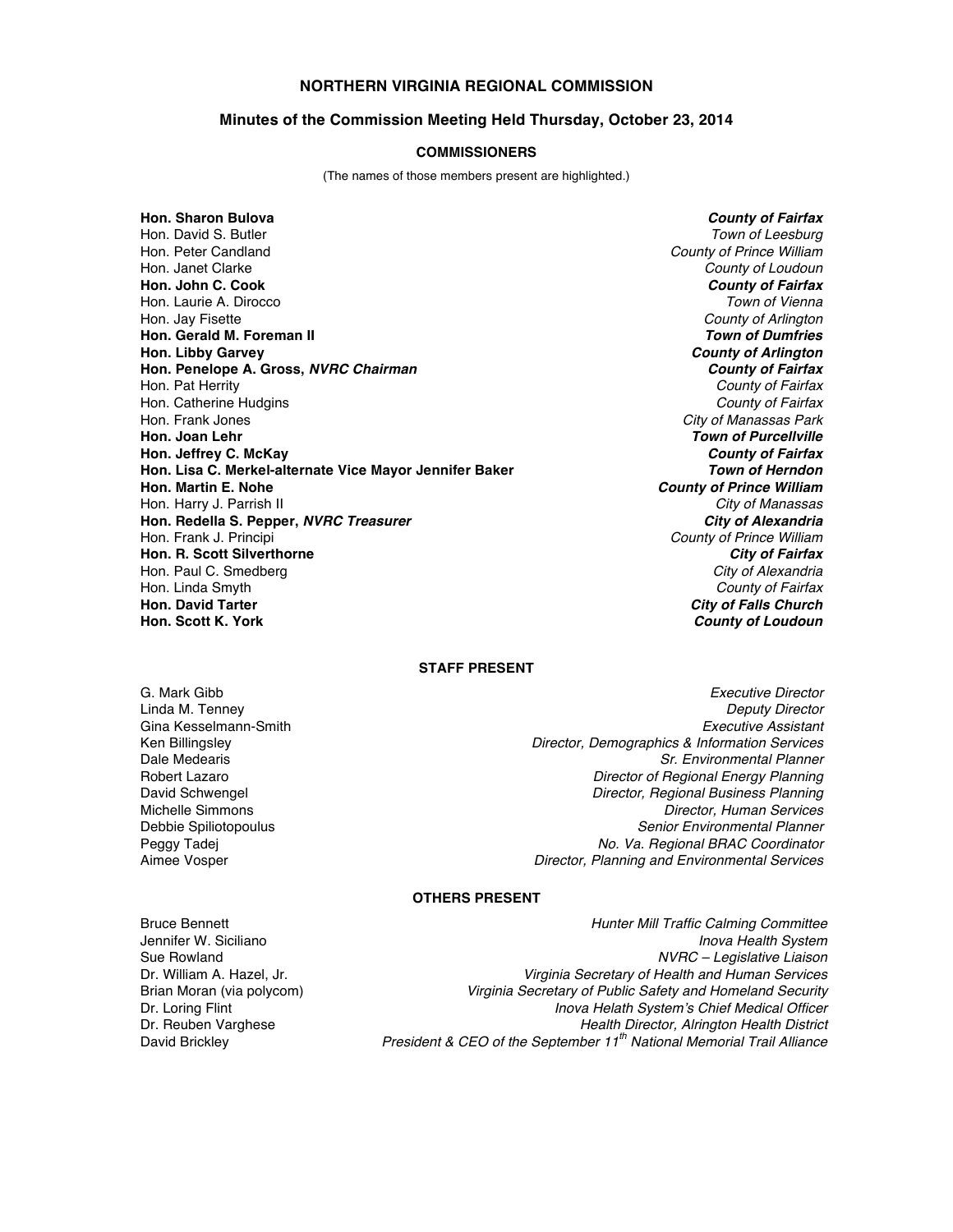Summary Minutes of the Commission October 23, 2014 Page 2

ALLEGIANCE

CALL TO ORDER Chairman Gross called the meeting to order at 7:31 p.m.

PLEDGE OF The Pledge of Allegiance was recited by all present.

ROLL CALL The roll was called and all members present or absent were noted for the record.

"EBOLA PREPAREDNESS" Chairman Gross introduced and welcomed the four speakers: Dr. William A. Hazel, Jr, Virginia Secretary of Health and Human Services; Dr. Reuben Varghese, Health Director, Arlington Health District; Dr. Loring Flint, Inova Health System's Chief Medical Officer; and Mr. Brian Moran, Virginia Secretary of Public Safety and Homeland Security (joined the meeting by phone).

> Dr. Hazel and Dr. Varghese did a joint presentation. Dr. Hazel mentioned that with a population of 20,000,000 people in West Africa, an estimate of 10000 people were infected in West Africa and 5.000 died. So far there is no treatment for this virus, but only supportive care. There is no vaccination available yet. He also mentioned that Virginia has a "unified command structure". There is constant communication between the different branches (Morning reports, etc.). And he pointed out, that there is no spread of the Ebola virus in our region (Virginia).

> Then Dr. Varghese went through the hand outs provided, and explained amongst other things the definitions for a "Symptomatic Traveler" and an "Asymptomatic Traveler", which geographical areas were affected as of October 3, 2014, and explained the infection control steps.

> Dr. Hazel brought to our attention that there is a monitory watch of the military personnel, which returns from the West African regions – a "21-day-drill". He further explained the screening process at the Washington Dulles Airport: Level 1-> Customs and Border Control; Level 2 -> Cost Guard; Level 3 -> CDC.

> Dr. Varghese followed by going into further detail regarding disease investigation, counter measure implementation and HR/Occupational Health issues.

> Dr. Hazel also reported that there are no problems with the protective equipment of first responders, doctors, nurses, etc. in our region. And Dr. Varghese emphasized, that Ebola is " not so easy to catch". Furthermore, he explained the difference between hand sanitizers and soap and water. The latter he prefers, as it removes the germs off the hands, whereas the hand sanitizers kill the germs, but do not remove them.

> At the end of Dr. Hazel's and Dr. Varghese's joint presentation, Dr. Hazel pointed out that there is still no federal funding for these Ebola preparations.

> The next speaker was Dr. Flint, who spoke about the Screening process and the testing and pointed out that "isolation is the key". He also explained, that there is a checklist implemented and that there are 3 shifts working around the clock. Moreover, he mentioned that a decommissioned ICU was recommissioned and secured for Ebola cases. Further the waste management situation was explained. Dr. Hazel brought to the meeting's attention, that the cost for waste management a day is \$150,000. And there is a special license needed to be able to dispose of such waste. Dr. Flint also explained, that in order to be cleared of the virus, the 21-day quarantine is sufficient.

> Mr. Moran was the next speaker, who joined the meeting via phone. He as well mentioned that Virginia has an established command center. He described the Ebola situation as a "health crisis" and the key to fighting this is communication and sharing information.

*questions and answers* Commissioner Bulova asked the speakers where the waste is being disposed of now and are there special procedures for it. Dr. Flint explained that the waste is being disposed of in triple red bags" and then transported. Dr. Varghese pointed out that special companies (private companies) take care of it and that this waste is being taken to a certified location. Commissioner Garvey asked where the Ebola virus is coming from. Dr. Flint elaborated that it comes from a bat.

> Commissioner York asked how long this virus could survive outside of a body. The speakers said around 2 hours.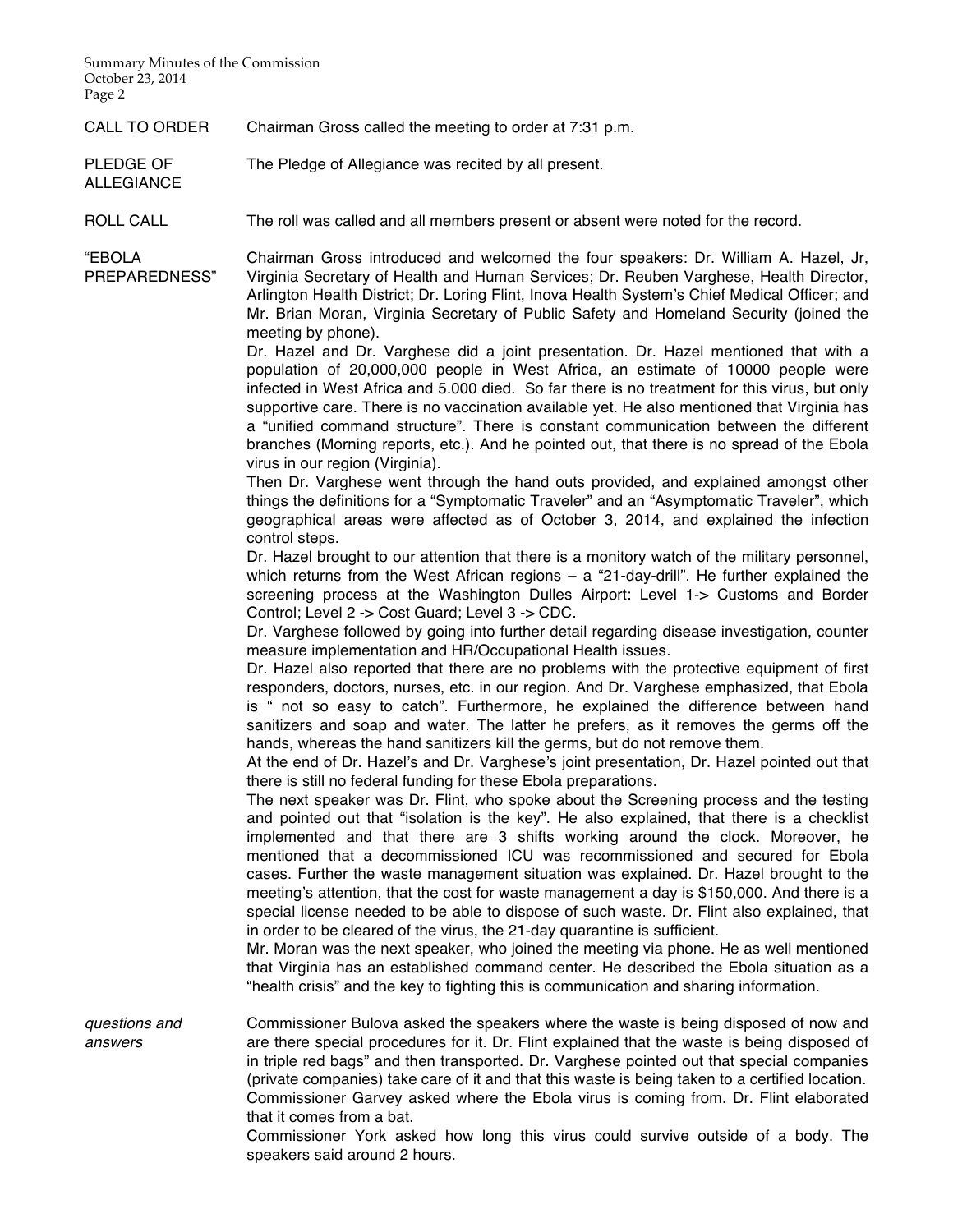Summary Minutes of the Commission October 23, 2014 Page 3

> Furthermore, Commissioner York mentioned sewer concerns. The take-away was that the Ebola virus degrades very quickly and there is a greater risk of exposure to E-coli virus and Hepatitis virus in untreated sewage.

"EXPLORE THE SEPTEMBER 11 NATIONAL MEMORIAL TRAIL" Chairman Gross introduced and welcomed Mr. David Brickley, President and CEO of the September 11 National Memorial Trail Alliance, and a member of the Prince William County Trails and Blueways Council. Mr. Brickley is a former Director of the Virginia Department of Natural Resources and legislative representative in Northern Virginia. He is also a former director of the East Coast Greenways council.

> Mr. Brickley referred to the handouts and showed slides on the 9-11 Memorial Trail, and 1,100 trail system that links the Pentagon, the World Trade Center memorial in New York, and the Flight 93 memorial in Shanksville, Pennsylvania. In addition to being a tribute to those that perished and heroic first responders on September 11, 2001, the trail serves as a symbol of resiliency and character of the communities in which the victims and their families lived and worked.

> The September 11 trail is a historic trail that connects, and makes use of existing trails to promote trail development and provide long range connections between these historic sites. Mr. Brickley also pointed out, that this trail is planned in a way that promotes patriotism though certain sights and signs along the way. In Northern Virginia and the District of Columbia, the trail makes use of the East Coast Greenway, the Mount Vernon Trail, the C&O Historic Trail, and the Potomac Heritage National Scenic Trail, connecting in western Maryland with the Great Allegheny Passage on to the Flight 93 memorial. Making use of the C&O Canal, the trail offers an off road hiking or biking experience using the Potomac Heritage National Scenic trail into Pennsylvania. The trail further provides connections in Maryland, Delaware, Pennsylvania, New Jersey, and New York with off road and on road routes using the East Coast Greenway. The exact route is still being determined, particularly for the section of trail stretching east from Shanksville, Pennsylvania to New York City. The planning of the trail is based on the use of existing trails and greenways wherever possible.

> Mr. Brickley requested a resolution in support of the 9-11 Memorial trail and its trailhead in Northern Virginia at the Pentagon in Arlington, making use of the existing Mount Vernon and Potomac Heritage trails in Northern Virginia.

UPDATE ON THE PRESS CONFERENCE: NORTHERN VIRGINIA BLANKET DRIVE FOR SYRIAN REFUGEES, OCTOBER 29, 2014, FAIRFAX **COUNTY** GOVERNMENT **CENTER** 

Mr. Gibb gave the Commission an update on the Press Conference, hosted by Commissioner Bulova, regarding the blanket drive. He said, that blankets are being collected and that there is a website created specifically for this and all jurisdictions are present. Commissioner Bulova asked for spreading the information regarding the blanket drive (location, etc.), so that people can deliver blankets. She also mentioned that it is a "no-budget-effort", and reminded the Commission that last year, upon learning that the refugees needed blankets, almost 18,000 blankets were collected and Paxton Van Lines donated transportation to the Port of Virginia where Maersk shipping line loaded them into containers and shipped them free of charge to Turkey for distribution. Commissioner Gross added that this year it is a much shorter time frame, but these blankets are desperately needed, as the temperatures are dropping. Commissioner Bulova also asked to share the Blanket Drive info on Facebook.

EXECUTIVE DIRECTOR'S REPORT

Printed copies of the report were distributed:

• Energy - Solarize

- Blanket Drive
- NVRC at Fort Belvoir Community Breakfast
- Public Partnerships
- Coastal Tech Assistance Program